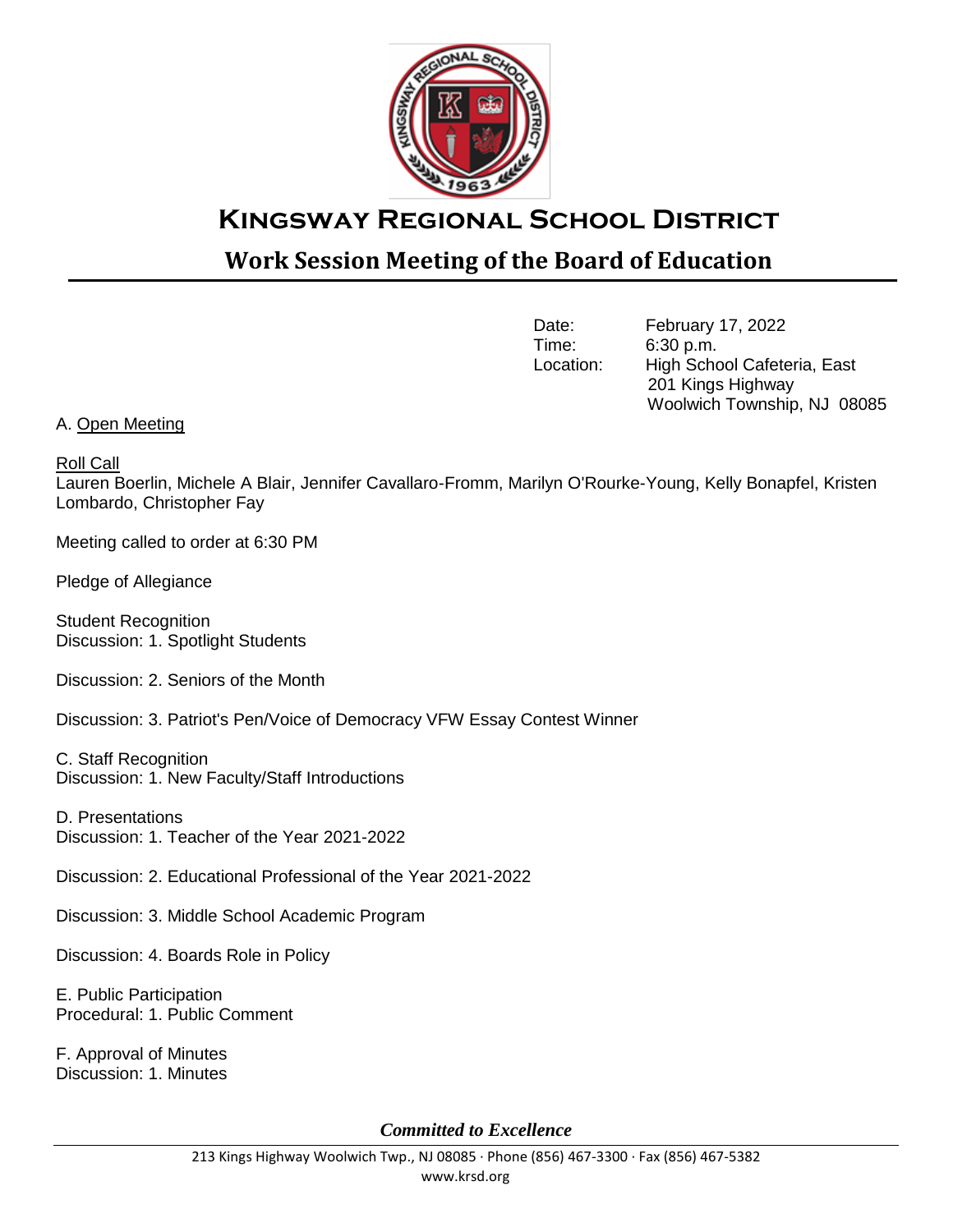G. Correspondence

H. Approval of Action Items Discussion: 1. Approval of Action Items

I. Personnel

Discussion: 1. Resignations, Retirements and Terminations

Discussion: 2. Change of Status (Name change, rescind position, corrections, transfers, guide movement)

Discussion: 3. Employment - Schedule "B", Staff Workers, Unpaid Volunteers

Discussion: 4. Leaves of Absence

J. Finance Discussion: 1. Budget Line Item Transfers

Discussion: 2. Payment of Claims

Discussion: 3. Board Secretary's Certification

Discussion: 4. Receipt and Acceptance of Board Secretary's Monthly Report

Discussion: 5. Receipt and Acceptance of Student Activity and Athletic Account Financial Reports

K. Curriculum & Instruction Discussion: 1. Professional Development - Staff Attendance at Trainings, Seminars, Conventions, & **Conferences** 

Discussion: 2. CER Summer Camp 2022 Parent Handbook

L. General Administration Discussion: 1. Discussion Items

Discussion: 2. Enrollment Report

Discussion: 3. Emergency Drills

Discussion: 4. Student Discipline, Violence/Vandalism, HIB

Discussion: 5. HIB - Completed Investigation Reports

Discussion: 6. Education Field Trips and Assemblies

Discussion: 7. Fundraiser(s)

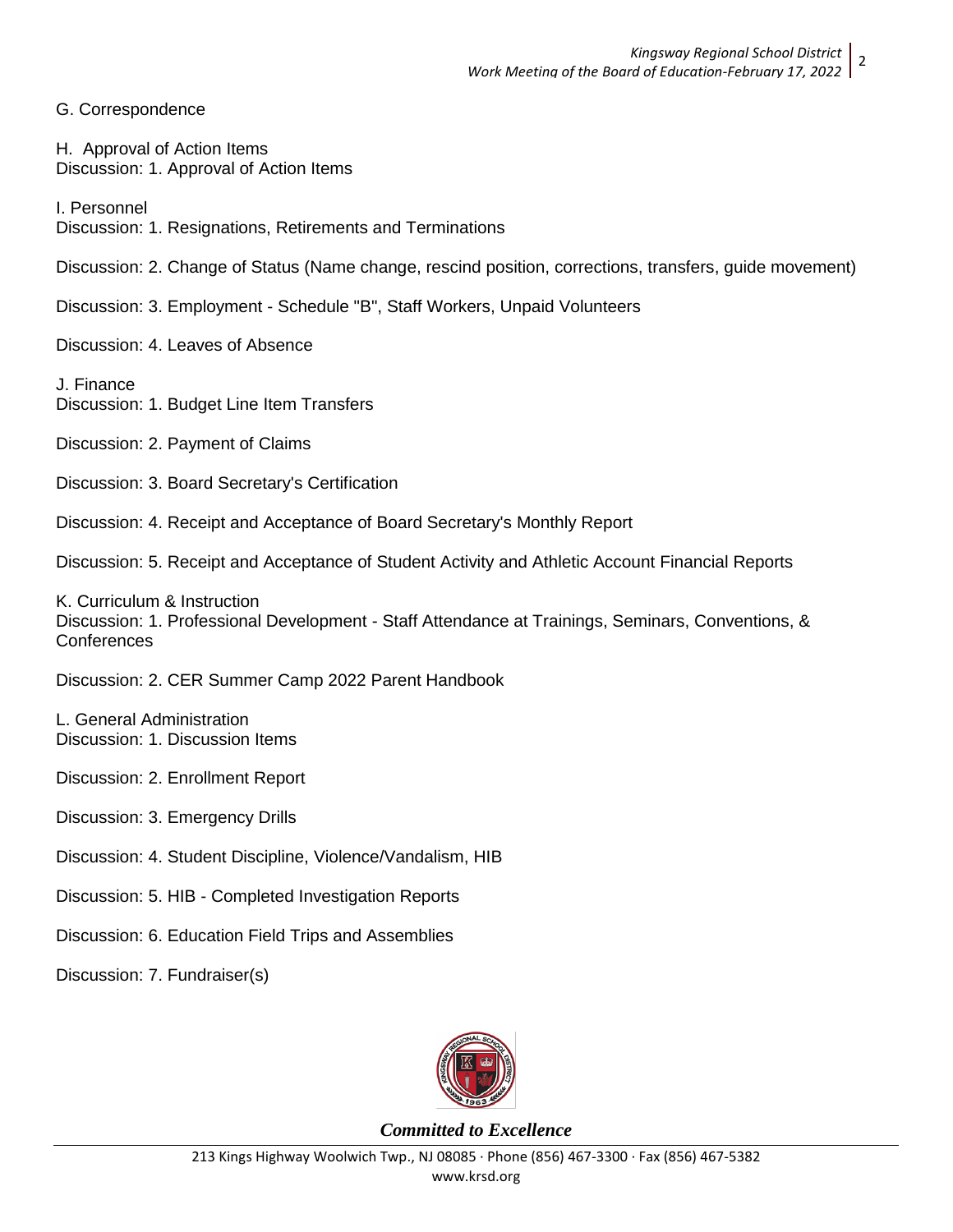Discussion: 8. Out-of-District Placement

M. Executive Session

Action: 1. Executive Session In Motion by Lauren Boerlin, second by Michele A Blair.

A HIB appeal was conducted regarding HIB Case #HS-9. The parent of student #27199 requested the appeal and was present.

BE IT RESOLVED that the Kingsway Regional School District Board of Education desires to hold a closed Executive Conference Session at p.m. 7:50 pm prevailing time, for approximately 45 minutes as follows: Item Discussion Item

1 Individual Privacy \*Pursuant to the list of exceptions set forth in the Open Public Meetings Act 10:4-12

Motion by Lauren Boerlin, second by Michele A Blair. Final Resolution: Motion Carries Yes: Lauren Boerlin, Michele A Blair, Jennifer Cavallaro-Fromm, Marilyn O'Rourke-Young, Kelly Bonapfel, Kristen Lombardo, Christopher Fay

Action: 2. Executive Session Out Motion by Marilyn O'Rourke-Young, second by Lauren Boerlin.

BE IT RESOLVED, that the Kingsway Regional School District Board of Education adjourn executive session and reconvene the public meeting at 9:25 p.m.

Motion by Marilyn O'Rourke-Young, second by Lauren Boerlin. Yes: Lauren Boerlin, Michele A Blair, Jennifer Cavallaro-Fromm, Marilyn O'Rourke-Young, Kelly Bonapfel, Kristen Lombardo, Christopher Fay

Motion by Michele Blair, second by Christopher Fay RESOLVED, that the KRSD BOE affirm the results of HIB investigation HS-09.

Yes: Lauren Boerlin, Michele A Blair, Jennifer Cavallaro-Fromm, Marilyn O'Rourke-Young, Kelly Bonapfel, Kristen Lombardo, Christopher Fay

N. Old Business

O. New Business

P. Adjournment Action: 1. Motion to Adjourn Motion by Jennifer Cavallaro-Fromm, second by Christopher Fay. Resolved that the Kingsway Regional School District Board of Education adjourn the meeting at 9:40 pm.